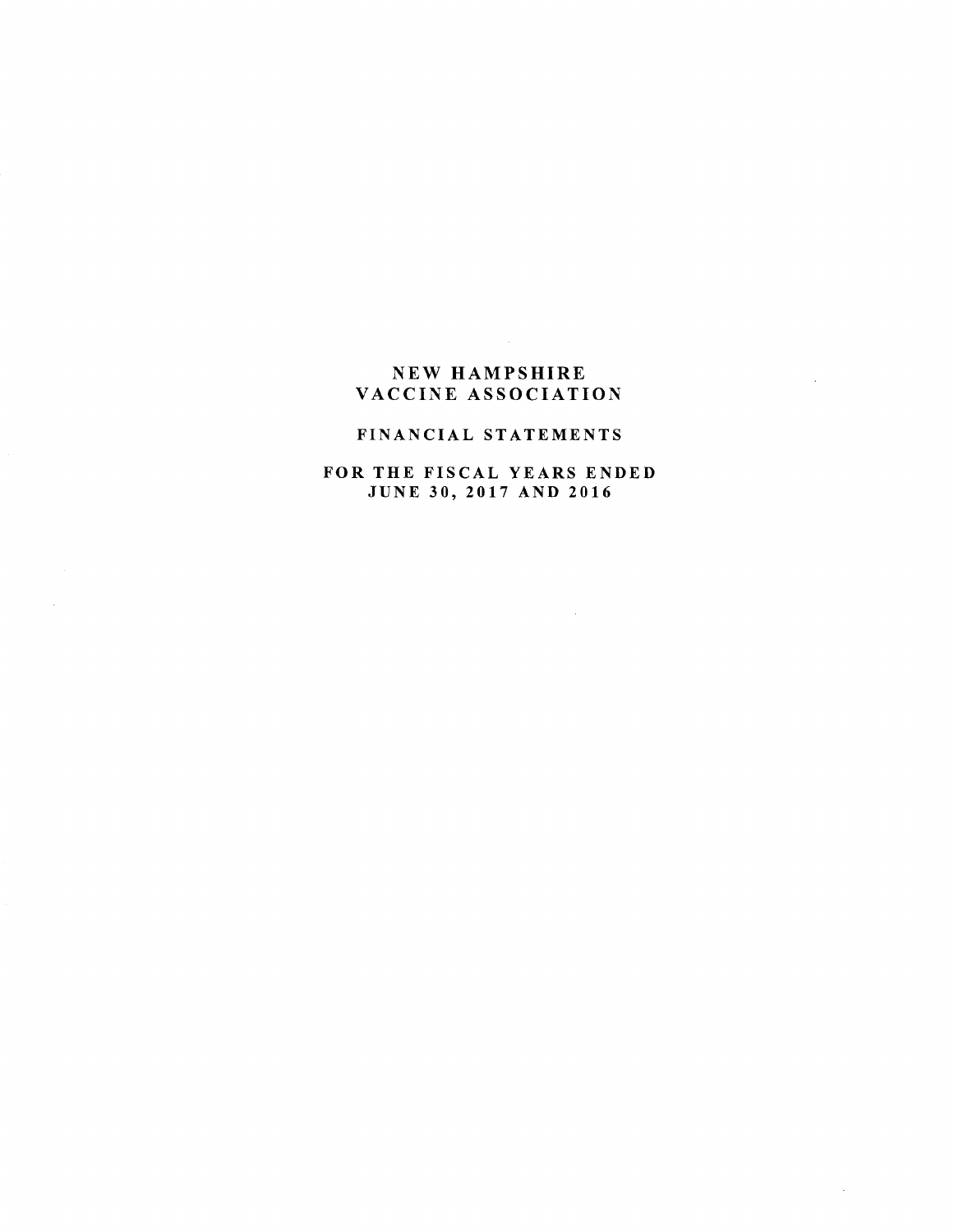# INDEX TO FINANCIAL STATEMENTS

 $\mathcal{L}$ 

 $\mathcal{A}$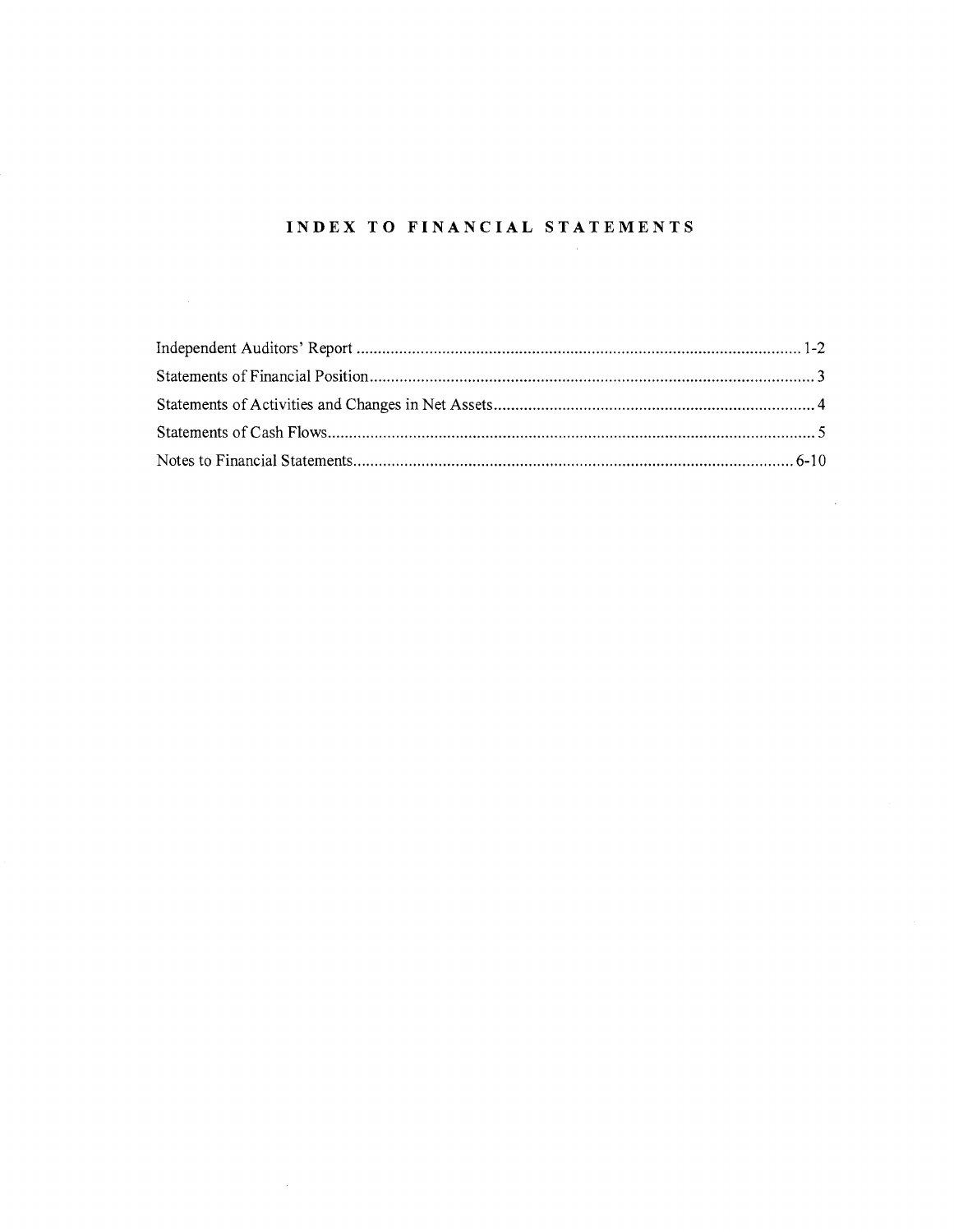

## INDEPENDENT AUDITORS' REPORT

The Board of Directors New Hampshire Vaccine Association Concord, NH

We have audited the accompanying financial statements of New Hampshire Vaccine Association (a nonprofit organization), which comprise the statements of financial position as of June 30, 2017 and 2016, and the related statements of activities and cash flows for the years then ended, and the related notes to the financial statements.

#### Management's Responsibility for the Financial Statements

Management is responsible for the preparation and fair presentation of these financial statements in accordance with accounting principles generally accepted in the United States of America; this includes the design, implementation, and maintenance of internal control relevant to the preparation and fair presentation of financial statements that are free from material misstatement, whether due to fraud or error.

#### Auditor's Responsibility

Our responsibility is to express an opinion on these financial statements based on our audit. We conducted our audit in accordance with auditing standards generally accepted in the United States of America. Those standards require that we plan and perform the audit to obtain reasonable assurance about whether the financial statements are free from material misstatement.

An audit involves performing procedures to obtain audit evidence about the amounts and disclosures in the financial statements. The procedures selected depend on the auditor's judgment, including the assessment of the risks of material misstatement of the financial statements, whether due to fraud or error. In making those risk assessments, the auditor considers internal control relevant to the entity's preparation and fair presentation of the financial statements in order to design audit procedures that are appropriate in the circumstances, but not for the purpose of expressing an opinion on the effectiveness of the entity's internal control. Accordingly, we express no such opinion. An audit also includes evaluating the appropriateness of accounting policies used and the reasonableness of significant accounting estimates made by management, as well as evaluating the overall presentation of the financial statements.

We believe that the audit evidence we have obtained is sufficient and appropriate to provide a basis for our audit opinion.

Cominued on next page

A NORTH SPRING STRIKE, SETTE 100 = CONCORD, NEW HAMPGHIP 03301 TEL: 603.224.3950 · FAX: 603.224.9009 · WIPB-CARRWWELLS, COM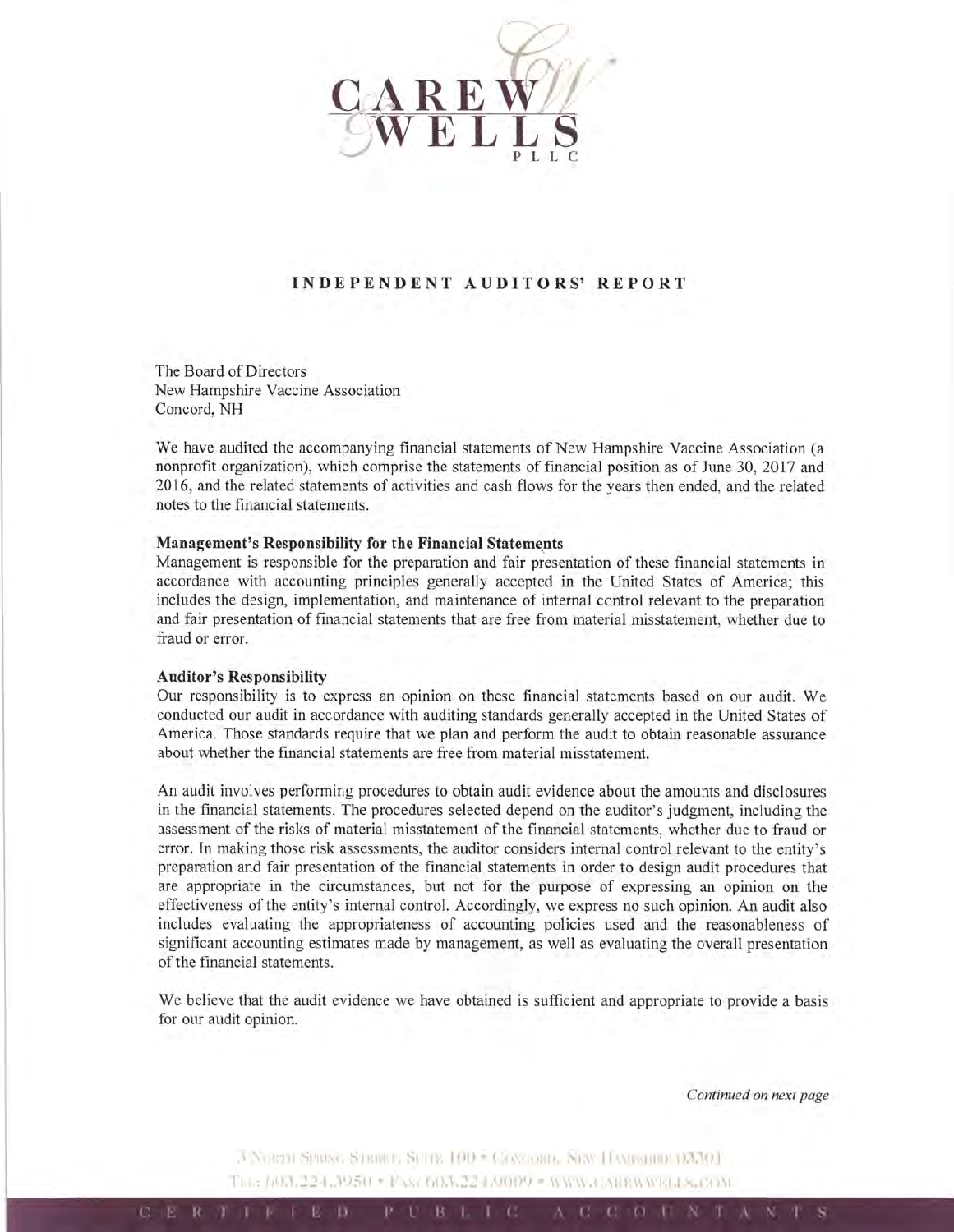#### Opinion

In our opinion, the financial statements referred to above present fairly, in all material respects, the financial position of New Hampshire Vaccine Association, as of June 30, 2017 and 2016, and the changes in its net assets and its cash flows for the years then ended in accordance with accounting principles generally accepted in the United States of America.

 $\bar{a}$ 

Careur & Wells, PLLC

Carew & Wells, PLLC Concord. New Hampshire

 $\ddot{\phantom{0}}$ 

August 9, 2017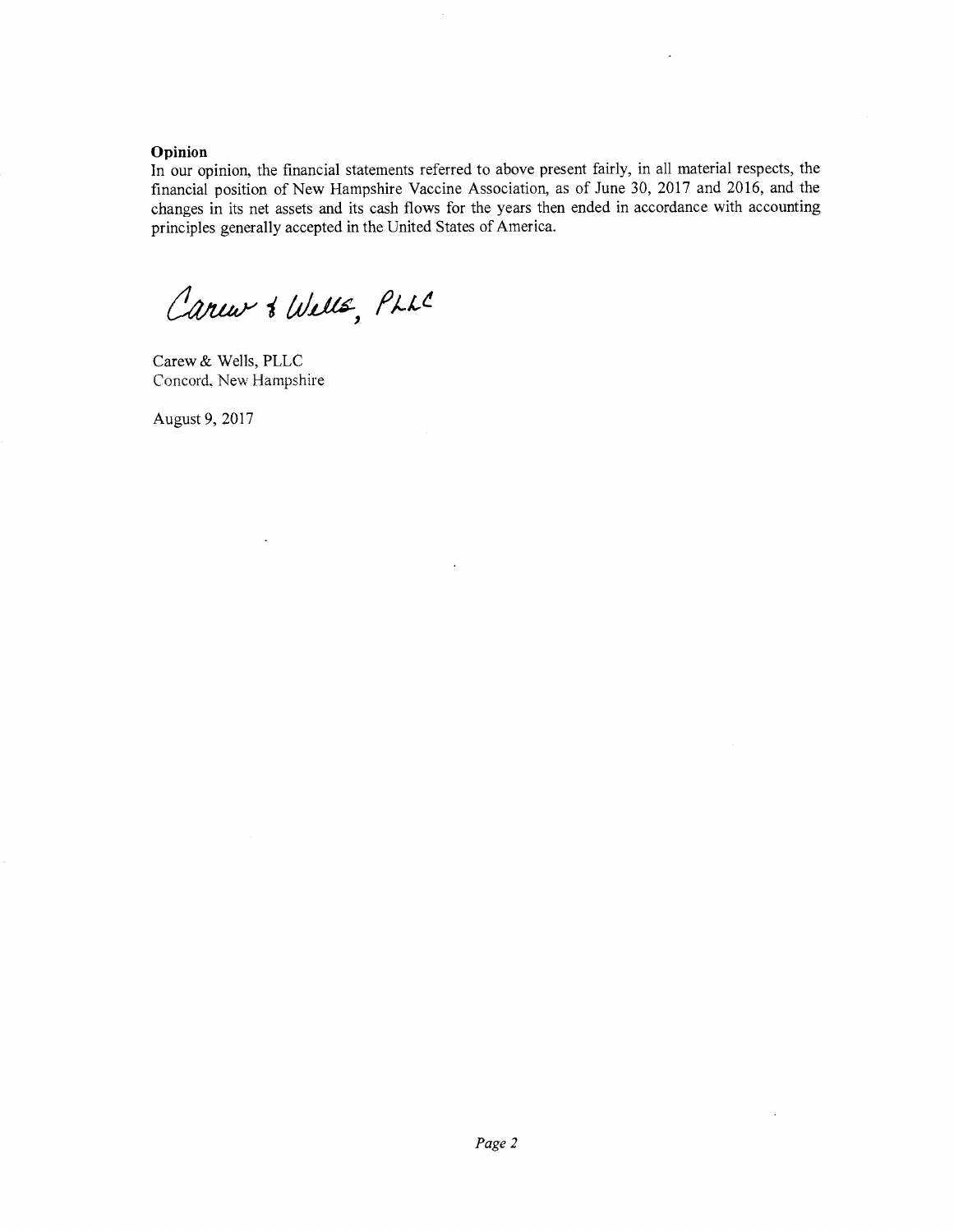# NEW HAMPSHIRE VACCINE ASSOCIATION STATEMENTS OF FINANCIAL POSITION AS OF JUNE 30, 2017 AND 2016

|                                   |    | June 30, 2017 |    | June 30, 2016 |  |
|-----------------------------------|----|---------------|----|---------------|--|
| <b>ASSETS</b>                     |    |               |    |               |  |
| <b>Current Assets</b>             |    |               |    |               |  |
| Cash and cash equivalents         | \$ | 4,087,040     | S. | 3,728,701     |  |
| Short term investments            |    | 252,630       |    | 249,423       |  |
| Assessment receivable             |    | (92)          |    |               |  |
| Prepaid expenses                  |    | 6,473         |    | 6,473         |  |
| <b>Total Current Assets</b>       |    | 4,346,051     |    | 3,984,597     |  |
| TOTAL ASSETS                      | S. | 4,346,051     | S. | 3,984,597     |  |
| LIABILITIES & NET ASSETS          |    |               |    |               |  |
| <b>Current Liabilities</b>        |    |               |    |               |  |
| <b>Accrued Expenses</b>           | \$ | 2,000         | \$ |               |  |
| <b>TOTAL CURRENT LIABILITIES</b>  |    | 2,000         |    |               |  |
| <b>Net Assets</b>                 |    |               |    |               |  |
| Unrestricted net assets           |    | 250,000       |    | 250,000       |  |
| Temporarily restricted net assets |    | 4,094,051     |    | 3,734,597     |  |
| <b>TOTAL NET ASSETS</b>           |    | 4,344,051     |    | 3,984,597     |  |
| TOTAL LIABILITIES &               |    |               |    |               |  |
| NET ASSETS                        | \$ | 4,346,051     | S  | 3,984,597     |  |

The accompanying notes are an integral part of these financial statements.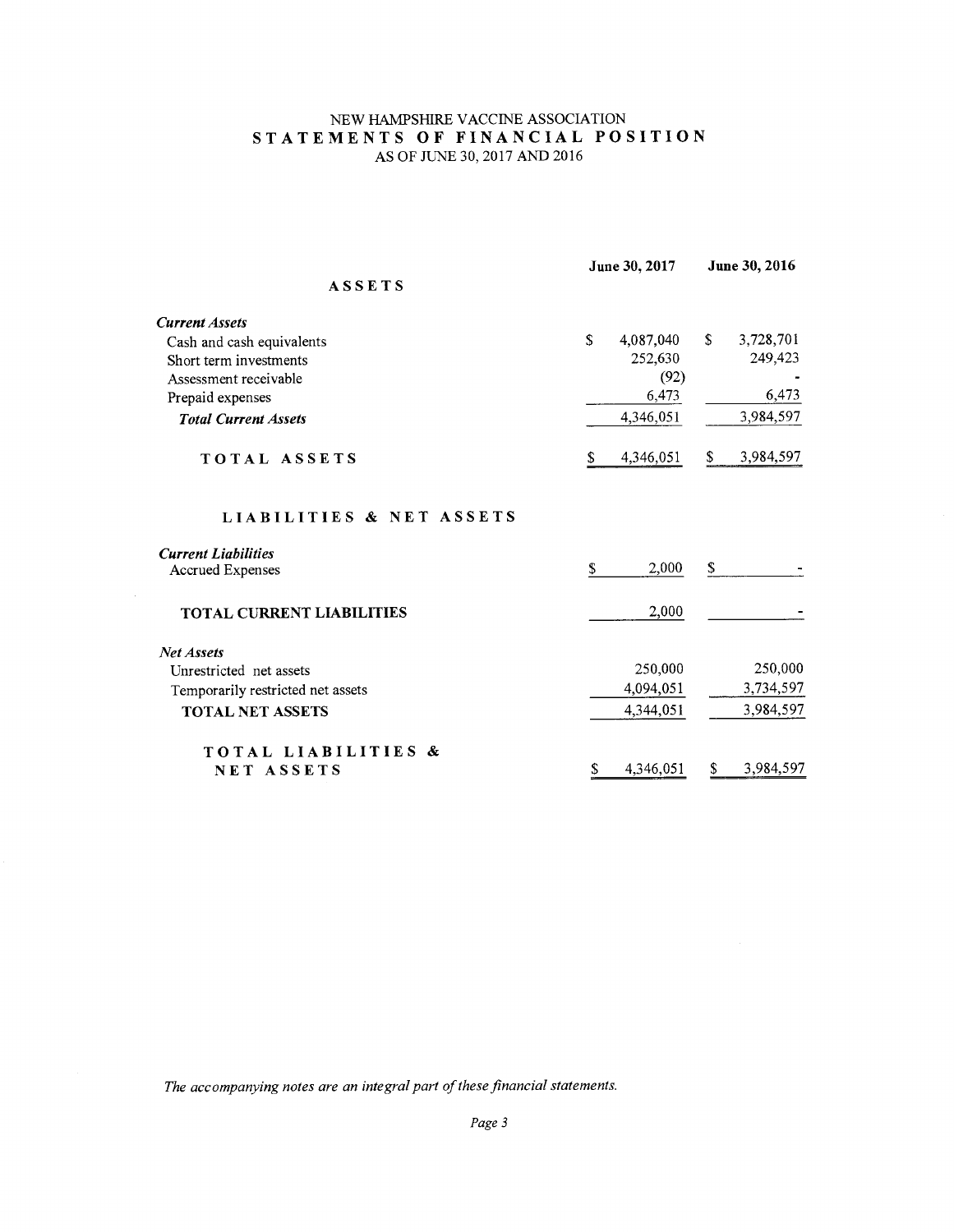# NEW HAMPSHIRE VACCINE ASSOCIATION<br>STATEMENTS OF ACTIVITIES<br>AND CHANGES IN NET ASSETS FOR THE FISCAL YEARS ENDED IUNE 30, 2017 AND <sup>2016</sup>

 $\bar{z}$ 

| UNRESTRICTED NET ASSETS               | June 30, 2017 |         | June 30, 2016 |         |
|---------------------------------------|---------------|---------|---------------|---------|
| REVENUE AND OTHER SUPPORT             |               |         |               |         |
| Net assets released from restrictions |               |         |               |         |
| Assets released for operations        | \$            | 175,359 | \$            | 169,826 |
| <b>EXPENSES</b>                       |               |         |               |         |
| Administrative services               |               | 124,500 |               | 118,126 |
| Professional fees                     |               | 39,541  |               | 43,060  |
| Insurance                             |               | 5,954   |               | 6,135   |
| License and fees                      |               | 75      |               |         |
| Bank & investment fees                |               | 5,289   |               | 2,505   |
| <b>Total Expenses</b>                 |               | 175,359 |               | 169,826 |
| INCREASE (DECREASE) IN                |               |         |               |         |
| UNRESTRICTED NET ASSETS               |               |         |               |         |

### TEMPORARILY RESTRICTED NET ASSETS

| Assessment income                        | 20, 165, 670 | 5,466,211      |
|------------------------------------------|--------------|----------------|
| Interest on late assessments             | 3,340        | 7,508          |
| Return on investments                    | 18,935       | 55,387         |
| Net assets released from restrictions    |              |                |
| Remittance to the State of New Hampshire | (19,653,132) | (19,618,699)   |
| Assets released for operations           | (175, 359)   | (169, 826)     |
| INCREASE (DECREASE) IN TEMPORARILY       |              |                |
| RESTRICTED NET ASSETS                    | 359,454      | (14,259,419)   |
|                                          |              |                |
| CHANGES IN NET ASSETS                    | 359,454      | (14, 259, 419) |
| <b>Net Assets, Beginning of Year</b>     | 3,984,597    | 18,244,016     |
| <b>Net Assets, End of Year</b>           | 4,344,051    | 3,984,597      |

The accompanying notes are an integral part of these financial statements.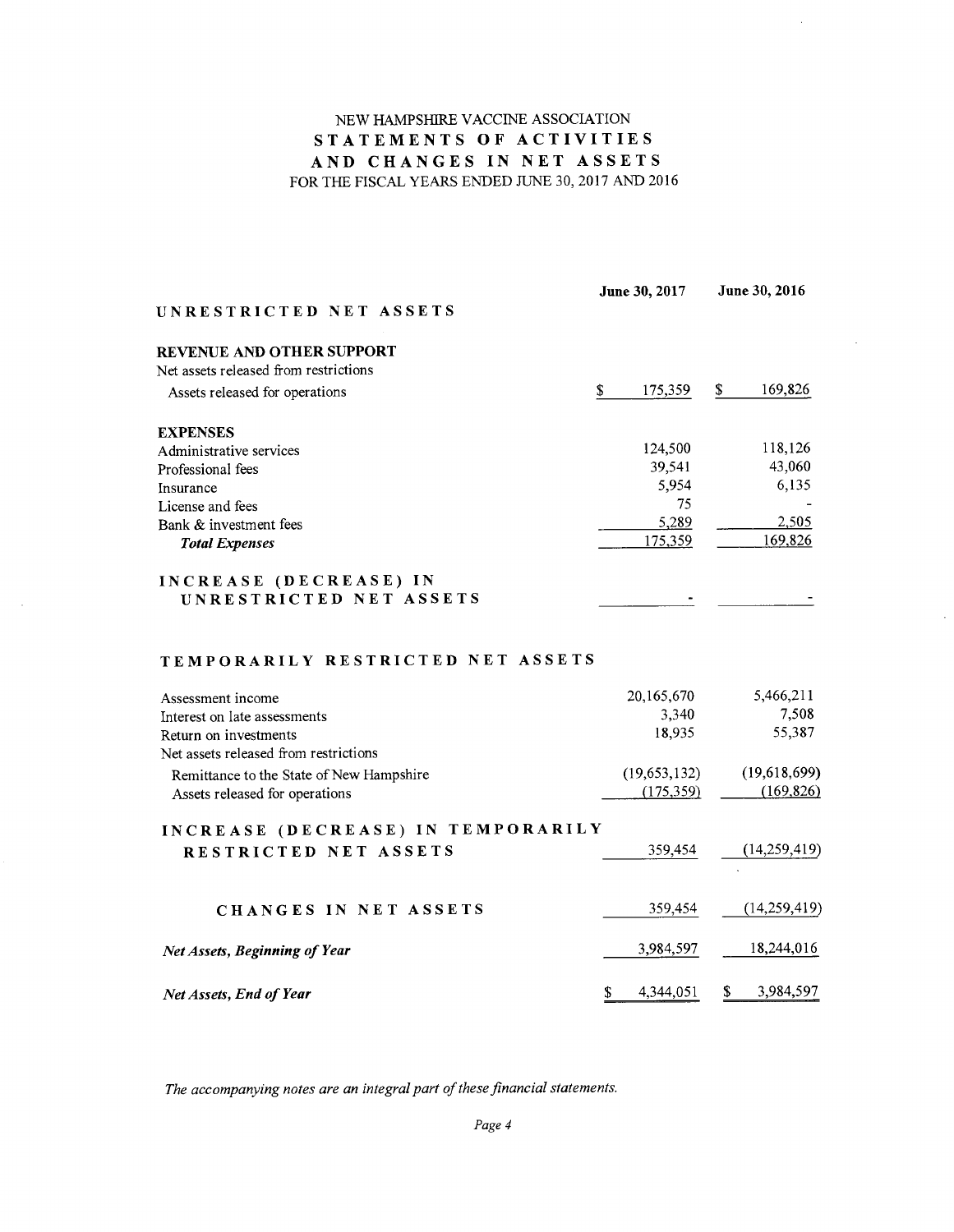# NEW HAMPSHIRE VACCINE ASSOCIATION STATEMENTS OF CASH FLOWS FOR THE FISCAL YEARS ENDED JUNE 30, 2017 AND <sup>2016</sup>

|                                                                       |   | June 30, 2017 | June 30, 2016 |                |  |
|-----------------------------------------------------------------------|---|---------------|---------------|----------------|--|
| <b>CASH FLOWS FROM OPERATING ACTIVITIES</b><br>Increase in net assets | S | 359,454       | \$            | (14, 259, 419) |  |
| Adjustments to reconcile changes in net assets                        |   |               |               |                |  |
| Net realized $&$ unrealized (gain) loss on investments                |   | 1,769         |               | 32,070         |  |
| (Increase) decrease in:                                               |   |               |               |                |  |
| Prepaid expenses                                                      |   |               |               | (3,228)        |  |
| Assessment receivable                                                 |   | 92            |               | 103,748        |  |
| Increase (decrease) in:                                               |   |               |               |                |  |
| Accrued expenses                                                      |   | 2,000         |               | (3,692)        |  |
| Total Adjustments                                                     |   | 3,861         |               | 128,898        |  |
| Net Cash Provided by Operating Activities                             |   | 363,315       |               | (14, 130, 521) |  |
| <b>CASH FLOWS FROM INVESTING ACTIVITIES</b>                           |   |               |               |                |  |
| Proceeds from sales of investments                                    |   |               |               | 17,910,022     |  |
| Purchase of investments                                               |   | (4, 976)      |               | (85,751)       |  |
| Net Cash Used by Investing Activities                                 |   | (4,976)       |               | 17,824,271     |  |
| <b>NET INCREASE IN CASH</b>                                           |   |               |               |                |  |
|                                                                       |   | 358,339       |               | 3,693,750      |  |
| Cash, Beginning of Year                                               |   | 3,728,701     |               | 34,951         |  |
| Cash, End of Year                                                     |   | 4,087,040     | \$            | 3,728,701      |  |

The accompanying notes are an integral part of these financial statements.

 $\sim 10^{-1}$ 

 $\mathcal{F}^{\prime}$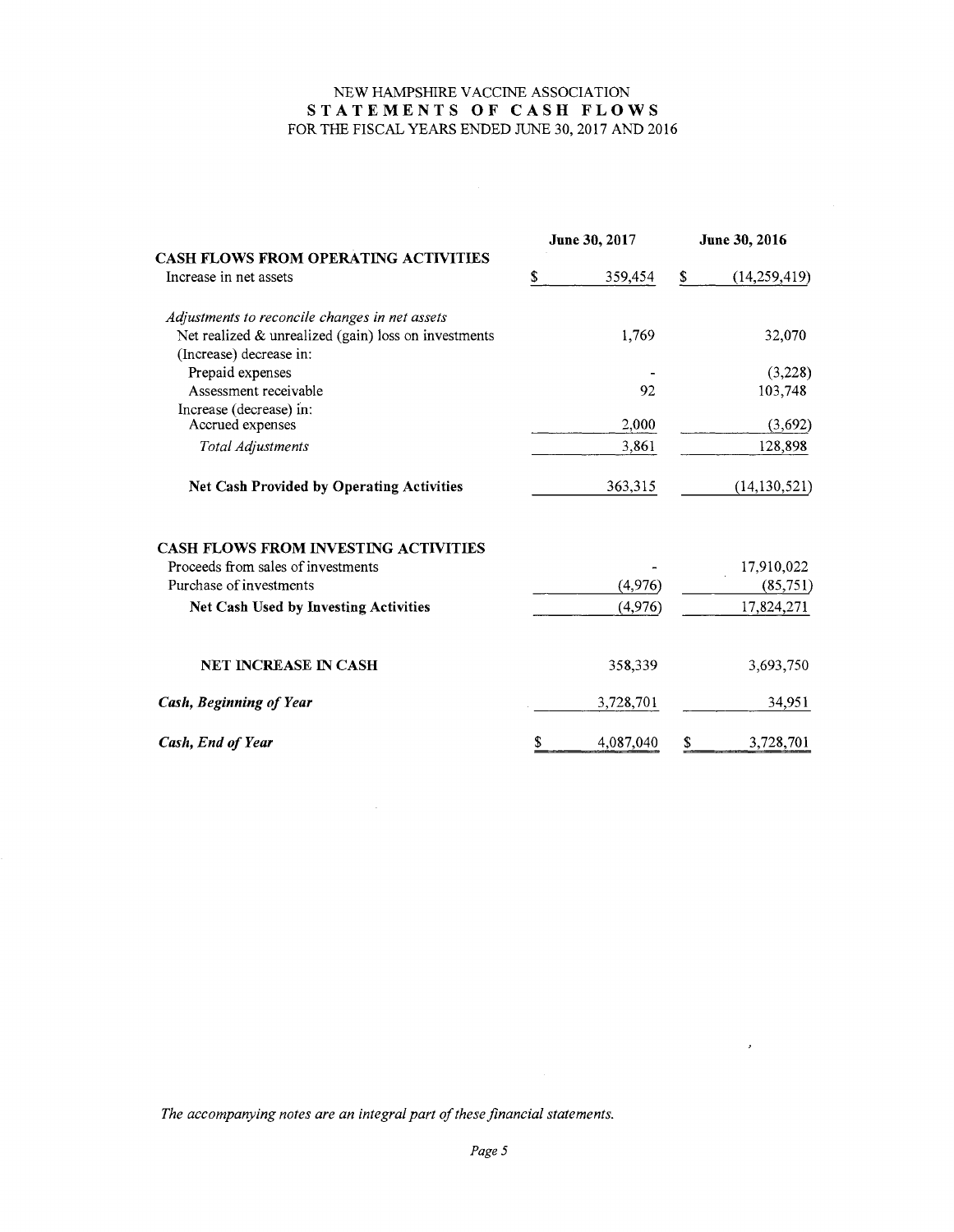#### NATURE OF ACTIVITIES & SUMMARY OF SIGNIFICANT ACCOUNTING POLICIES  $\mathbf{A}$

### Nature of Activities

New Hampshire Vaccine Association is a nonprofit corporation established pursuant to Chapter 126- Q of the New Hampshire Revised Statutes Annotated. The Association was formed to assess certain entities for a portion of the cost of vaccines provided for children in New Hampshire. The Association accomplishes its mission by assessing "assessable entities," as defined by RSA 126-Q:1,II. That definition encompasses all insurers, all government health benefit plans and essentially all third party administrators administering health benefits for any child in New Hampshire. The Association remits funds to the State of New Hampshire so that the NH Department of Health and Human Services is able to purchase and distribute, without charge to health care providers in the State of New Hampshire, all federally-recommended childhood vaccines.

### Basis of Accounting

The financial statements of New Hampshire Vaccine Association have been prepared on the accrual basis of accounting and accordingly reflect all significant receivables, payables, and other liabilities.

### Basis of Presentation

The Association is required to report information regarding its financial position and activities according to classes of net assets:

Unrestricted net assets include revenues and expenses which are not subject to any restrictions. Unrestricted net assets can be designated by the Executive Board for special projects and expenditures.

Temporarily Restricted net assets include revenue for which time or use restrictions have not yet been met. When a restriction expires, temporarily restricted net assets are reclassified to unrestricted net assets and reported in the statement of activities as net assets released from restriction. In accordance with RSA 126-Q, all assessment revenue including interest on late assessments and investment income are considered temporarily restricted until remitted to the State or released for operating expenses.

Permanently Restricted net assets include assets that are invested in perpetuity and only the income or a portion thereof can be made available for program operations in accordance with donor restrictions. The Association had no permanently restricted net assets at June 30, 2017 and 2016.

### **Estimates**

Management uses estimates and assumptions in preparing financial statements. Those estimates and assumptions affect the reported amounts of assets and liabilities, the disclosure of contingent assets and liabilities, and the reported revenues and expenses. Actual results could differ from those estimates.

### Cash and Cash Equivalents

New Hampshire Vaccine Association considers all short-term highly liquid investments with original maturities of three months or less to be cash equivalents with the exception of temporary cash and money market funds held in the investment account.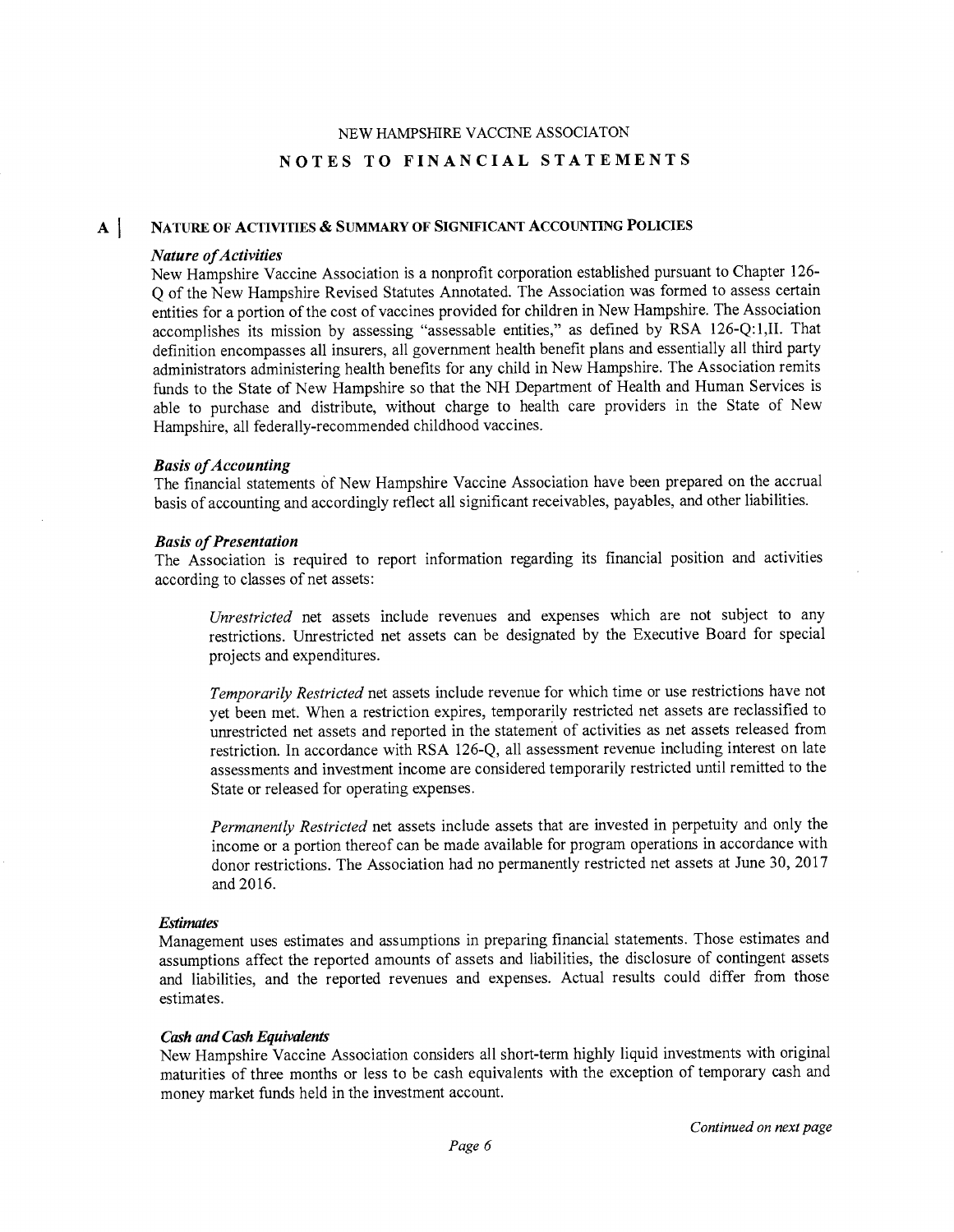#### Investments

New Hampshire Vaccine Association carries investments in debt and equity securities at their fair values in the Statement of Financial Position. Unrealized gains and losses are included in the change in net assets in the accompanying Statement of Activities.

#### Asxessment Receivables

Assessment receivables are stated at the amount the Association expects to collect from covered lives self-reported by assessable entities. The Association evaluates collectability by considering factors such as historical experience, the age of the accounts receivable balance, current economic conditions, and other circumstances, which may affect an entity's ability to pay. Past due receivables are written off at management's discretion using the direct write off method; this is not considered a departure from accounting principles generally accepted in the United States because the effects of the direct write off method approximate those of the allowance method. The Association charges a late fee at a rate of 18% per annum (about 1.5% monthly) on all past due assessments until paid in full or written off as uncollectible.

#### Assessment Revenue

During the year ended, June 30, 2014, the New Hampshire Revised Statute Annotated (RSA) 126-Q was amended. The amendment allowed the Association to develop an operational plan to collect assessments on a quarterly basis from assessable entities based on child covered lives for the cost of vaccines. Assessable entities self report the number of covered lives for each month of the quarter. The assessment is due 45 days after the close of the preceding quarter. Assessment revenue is recognized as an increase in temporarily restricted net assets at that time.

RSA 126-Q and the Plan of Operation do not provide any requirement for the Association to identify or verify the self-reported covered lives of assessable entities. Accordingly, revenue is recognized as self-reported by the assessable entities. Any subsequent adjustments in covered lives reported to the Association are treated as an increase or decrease in assessment revenue at that time.

#### Restricted Revenue

RSA 126-Q restricts all revenue, including assessments, interest on late payment of assessments, and investment income. Unexpended assessments (including related interest earned) are included in reducing the next year's assessment rate.

#### Expense Allocation

Due to the limited purpose of the Association's mandate as defined in RSA 126-Q, the remittance of assessments to the State comprises the entirety of program activities. The remittance is reflected on the financial statements as a release of temporarily restricted net assets. All remaining expenses are related to management and general activities. Total program expense (remittance to the State) for the years ended June 30, 2017 and 2016 were \$19,653,132 and \$19,618,699, respectively. These remittances included shortfall payments for prior years of \$0 and \$1,107,265, in 2017 and 2016 respectively. Total management and general expenses for the years ended June 30, 2017 and 2016 were \$175,359 and \$169,826, respectively. The costs to administer this program (management and general) are about 1% of total expenses in fiscal years ended June 30, 2017 and 2016.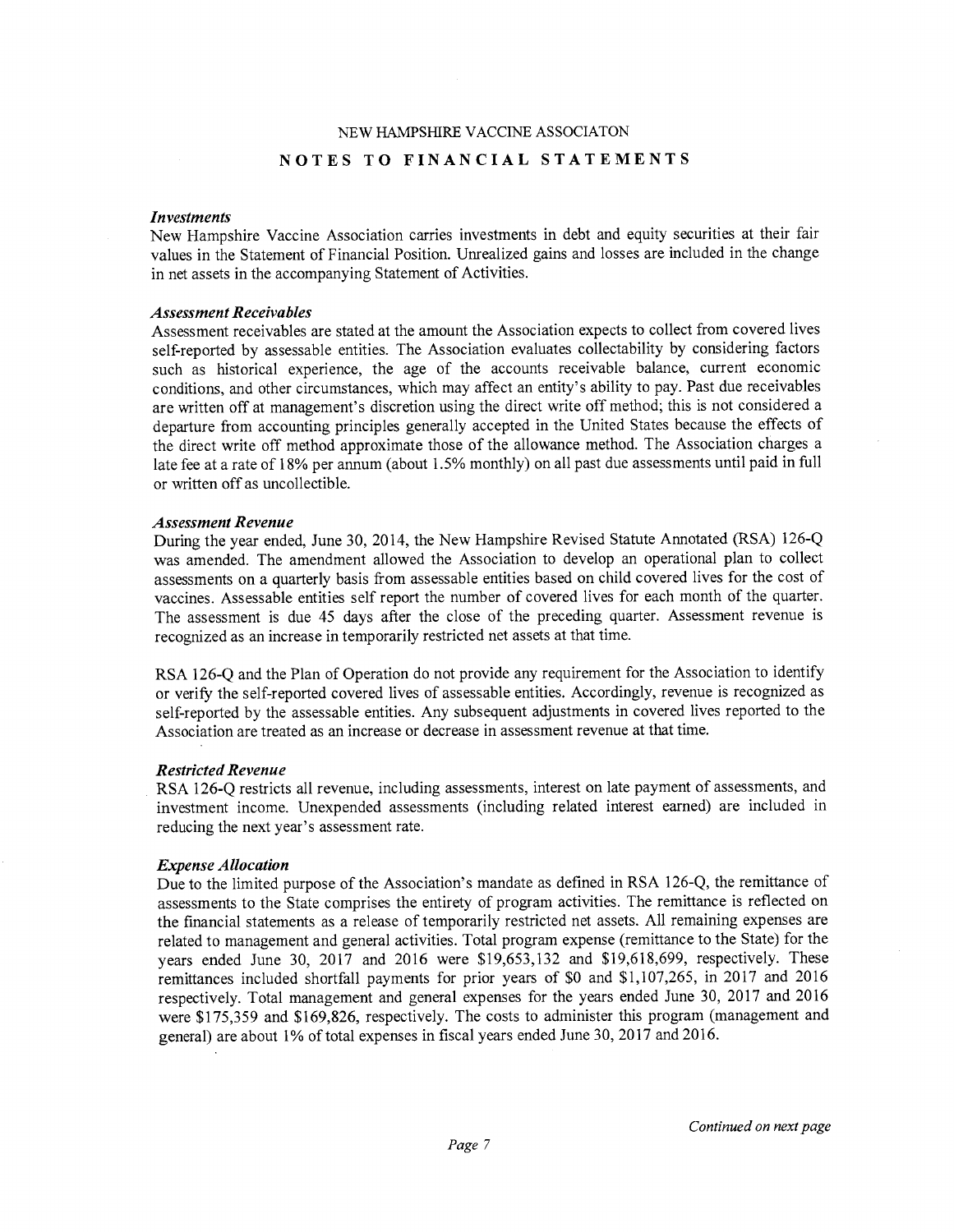## Income Tax Status

The Association was organized as a nonprofit corporation under RSA 292. On January 20, 2004, the Internal Revenue Service ruled that the Association was a nonprofit 501(c)(3) organization, furthermore that it was not a private foundation within the meaning of Internal Revenue Code Section 509(a). Accordingly, the Association has not made any provision for income taxes.

In addition, the Internal Revenue Service ruled that the Association met the requirements set forth in Revenue Procedure 95-48, 1995-2 CB 418 section 4.02(b) and 4.03. Therefore, the Association is not required to file Form 990 annually.

For the years ended June 30, 2017 and 2016, management has evaluated its tax positions in accordance with financial accounting standards board (FASB) accounting standards codification (ASC) 740-10, Accounting for Uncertain Tax Positions. This evaluation includes consideration that the Association is operating in compliance with its tax-exempt status and that there are no matters that would create taxable income. The Association's management does not believe they have taken uncertain tax positions, therefore, a liability for income taxes associated with uncertain tax positions has not been recognized.

#### $\mathbf{B}$ **CONCENTRATIONS**

#### Revenue

The Association derives nearly all of its revenue from assessments of licensed insurers in the State of New Hampshire. In addition 50% of the assessments are derived from 3 assessable entities. Given the requirements of RSA 126-Q, the Plan of Operations and the industry within which assessable entities operate, management does not believe the Association is exposed to significant risk from the concentration of assessment revenue, nor fiom a concentration with a particular assessable entity.

#### $\mathbf{C}$ RELATED PARTY TRANSACTIONS

#### State of New Hampshire

The Association collects assessments for the State of New Hampshire. The organizations are financially interrelated as they meet the following criteria:

- 1. The State of New Hampshire has the ability to influence the Association's operating and financial decisions.
- 2. The State of New Hampshire has an ongoing economic interest in the net assets of the Association.

The Association transfers monies to the State of New Hampshire to fund a specified portion of the cost of providing vaccines for children in the State of New Hampshire. The Association transferred \$19,653,132 and \$19,618,699 to the State of New Hampshire in 2017 and 2016, respectively.

#### Board of Directors

In accordance with RSA 126-Q, the board composition includes three (3) directors who are also employees of assessable entities. There were no direct transactions with either the directors or the assessable entities which did not meet the same terms and conditions as all other assessable entities.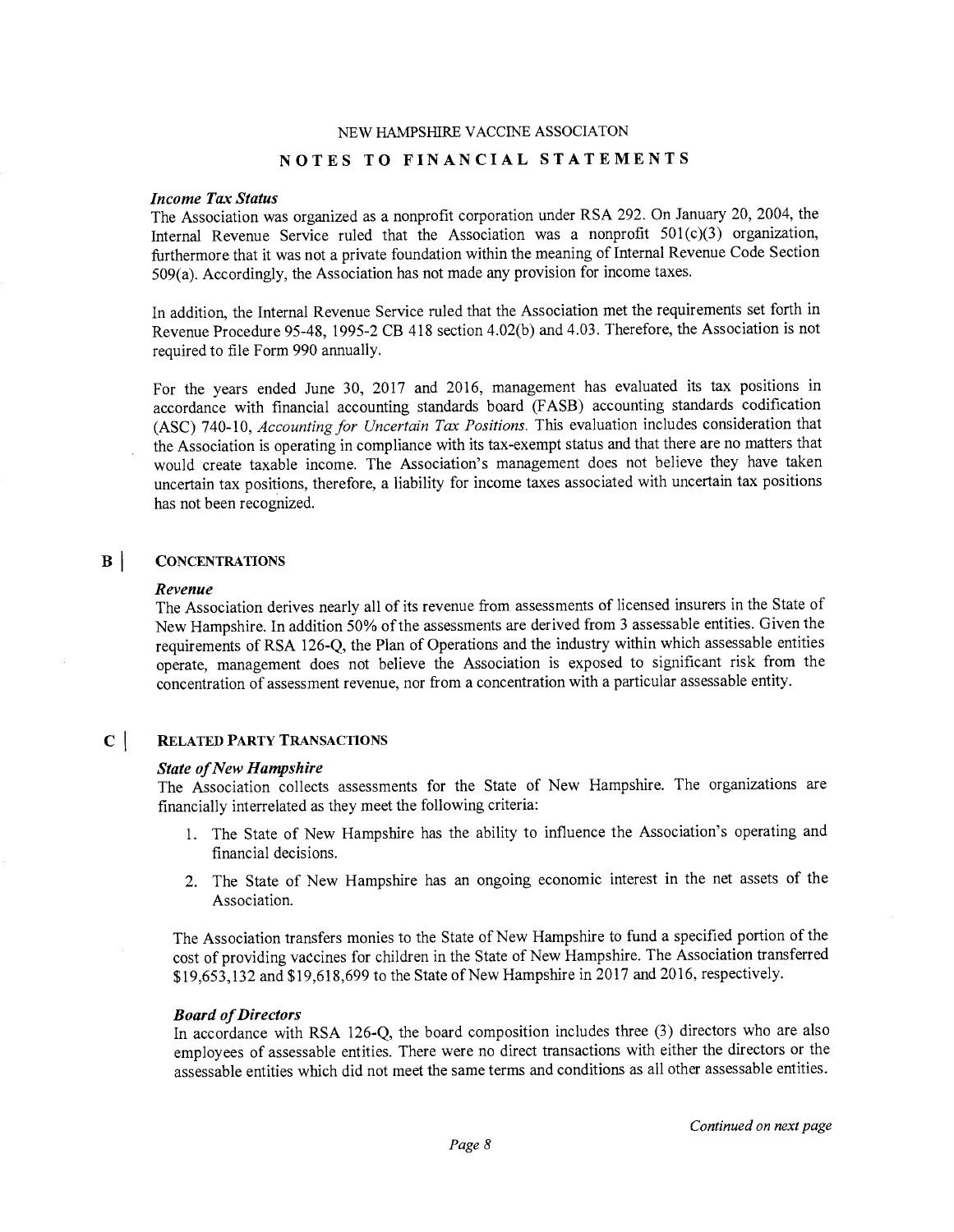#### $\mathbf{D}$ SHORT TERM INVESTMENTS

 $\bar{\Delta}$ 

Generally accepted accounting principles provide a framework for measuring fair value. That framework establishes a fair value hierarchy that prioritizes the inputs to valuation techniques used to measure fair value. The hierarchy gives the highest priority to unadjusted quoted prices in active markets for identical assets or liabilities (Level 1 measurements) and the lowest priority to unobservable inputs (Level 3 measurements). The Association's short term investments are comprised of publicly traded securities reported at fair value based on quoted market prices (Level 1).

Short term investments consist primarily of money market and certificates of deposit reported at fair value as follows:

|                                                                                                            | Cost                            | Fair Value                       | Unrealized<br>Appreciation<br>(Depreciation) |
|------------------------------------------------------------------------------------------------------------|---------------------------------|----------------------------------|----------------------------------------------|
| Fiscal year ended June 30, 2017<br>Money market<br>Certificates of deposit<br>Total short term investment  | \$<br>252,630<br>252,630<br>S   | 252,630<br>S<br>252,630          | \$                                           |
|                                                                                                            | Cost                            | Fair Value                       | Unrealized<br>Appreciation<br>(Depreciation) |
| Fiscal year ended June 30, 2016<br>Money market<br>Certificates of deposit<br>Total short term investments | \$2,654<br>250,489<br>\$253,143 | \$2,654<br>246,769<br>\$ 249.423 | \$<br>(3,720)<br>(3.720)                     |

The return on investments is reported as a change in temporarily restricted net assets in the Statement of Activities. Investment return is summarized as follows:

|                            |   | 2017    | 2016      |
|----------------------------|---|---------|-----------|
| Interest & dividend income | S | 20.704  | 87.457    |
| Realized gains (losses)    |   | (5,489) | (90, 342) |
| Unrealized gains (losses)  |   | 3,720   | 58,272    |
| Return on investment       |   |         | 5.387     |